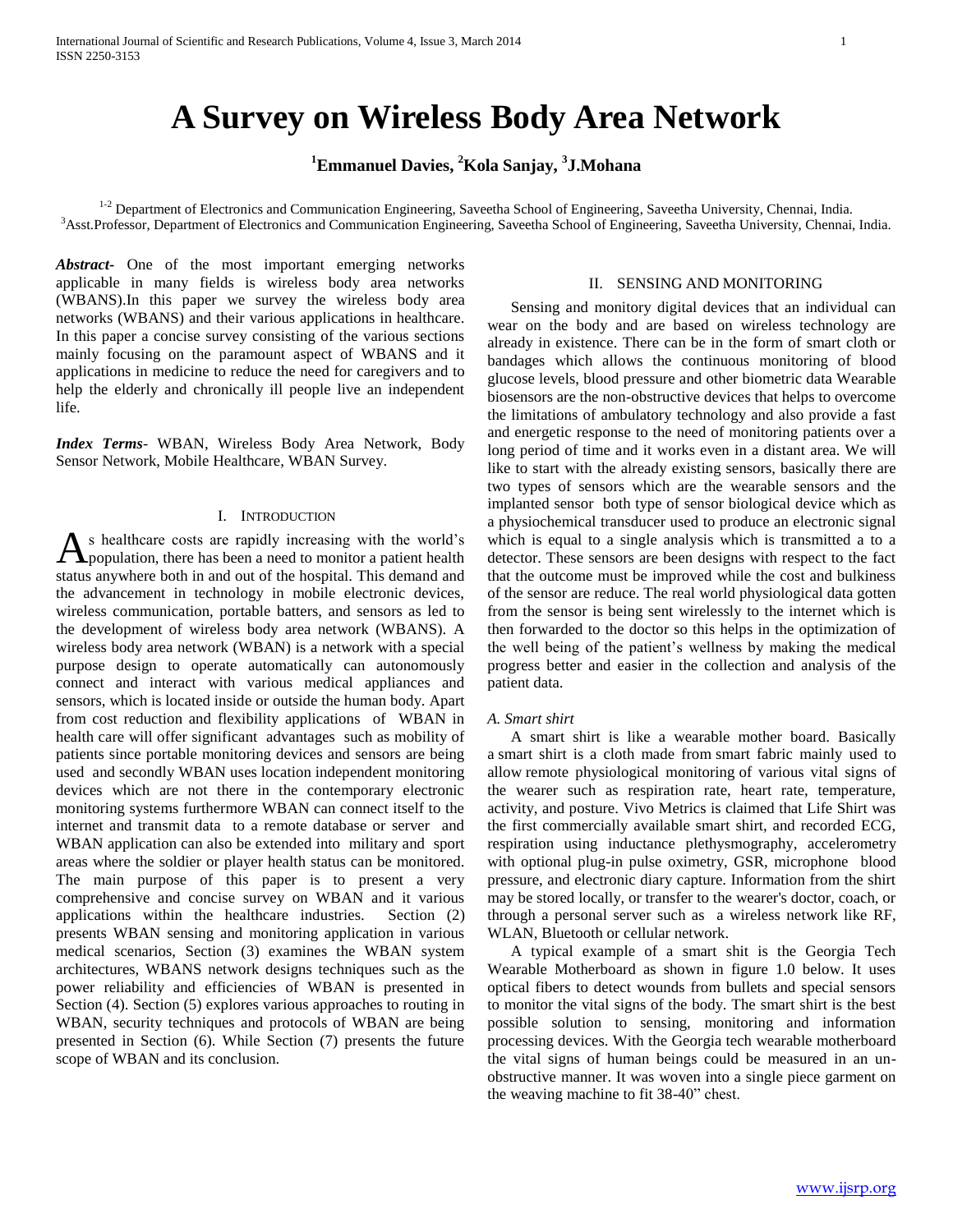

**Fig.1. Georgia tech Smart Shirt (Wearable Motherboard)**

 The smart shirt technology shown in figure 2.0 has already led to an unobstructed and continuous monitoring for patients therefore play a major role in disease management such as heart disease, diabetes, high blood pressure ,chronic, depression by enabling early systematic intervention and bronchitis.

# B. *Ring Sensor*

 The ring sensor is a pulse oximetry sensor which helps in the continuous monitoring of oxygen saturation and heart rate in an un-obstructive manner. The ring sensor is a ring shaped device that can be worn for long periods comfortably. The ring sensor is made up of



**Fig.2 The Smart Shirt Technology**

sensing devices like photodiodes, a transmitter, LED's and microprocessor in it. This sensor is made up of an optoelectric components which supports blood oxygen saturation noninvasively continuously and a long-term monitoring of the patient's arterial blood volume waveforms. These signals are transmitted to the doctor's computer for diagnosis of the patient's cardiovascular conditions. This system provides a continuous monitoring of the patient it provides unique and useful information for preventive diagnosis, which in long-term trends are more important.The ring sensor is design in such a way that the patient wear it comfortably 24 hous a day it is completely wireless. The principle of the ring sensor is mainly based on the contraction of the heart muscles Whenever the heart muscle contracts, then the blood is removed from the ventricles hence the transmission of pressure pulse takes place through the circulatory system. The displacement of vessel walls occur that that is measured to detect the changes in the blood volume when this pulse of pressure travels through the vessels.

 The process is done by photoelectric method in which the photo conductors like photo resistors which are mainly used, then the amount of blood will increases in the finger when blood is forced to the extremities. It in turn changes the optical density and in turn reduces the light transmission through the finger and the resistance in the photoconductor increases. According to the increase of blood in the finger, a voltage divider circuit is connected with the photo resistor that produces a voltage that varies accordingly.

# *C. Activity/Motion Detection*

 An accelerometer is a sensor which can measures acceleration with respect to gravity, it can be used to determine the orientation of a body part even without movement hence The nature of motion and kind of activities an individual engages in can be detected by a system which combines a gyroscope with an accelerator Since a gyroscope is a sensor that helps to measure the angular velocity it can also be used to determine the orientation of a moving body.

## *D. Electroencephalography (EEG)*

 Electroencephalography (EEG) is simply the recording of electrical activity of the brain. In clinical enviroment, EEG is simply the recording of the brain's spontaneous electrical activity over a period of time, usually 28-43 minutes; Diagnostic applications mainly focus on the spectral content of EEG, that is basically the neural oscillations that can be observed in EEG signals. EEG measures the fluctuations voltage resulting from ionic current flows aroud the neuron of the brain. presently, ambulatory EEG (AEEG) recordings have been shown to have great value in the diagnosis of epilepsy and in the monitoring of patient response to therapy . Much of the information gotten from AEEG recordings may not be obtained during a routine, 20 min EEG test. This serves as motivation to develop wireless EEG sensors that will make there cording of AEEG signals during daily activities less obtrusive and less complicated.

#### *E. Implantable Sensors*

 Implantable Neural Stimulators: Implantable neural stimulators send electrical impulses into the brain or spinal cord mainly use for the treatment of Parkinson's disease, intractable epilepsy and chronic pain. Spinal cord stimulation (SCS), in the simplest form, made up of stimulating electrodes, implanted in the epidural space, an electrical pulse generator, implanted usually in the lower abdominal area , conducting wires helps to connect the electrodes to the generator, and the remote control of the generator. Spinal cord stimulator is used mostly in treatment when failed back surgery syndrome occurs and complex regional pain syndrome.

# III. WBAN SYSTEM ARCHITECTURES

 In this section typical system architecture of a wireless body area network is presented with respect to its physical location, various network topology, applications and specific network design. A typical WBAN system architecture is made up of three main sections these are:

- a. Wireless body area network(WBAN)
- b. Personal server (PPS)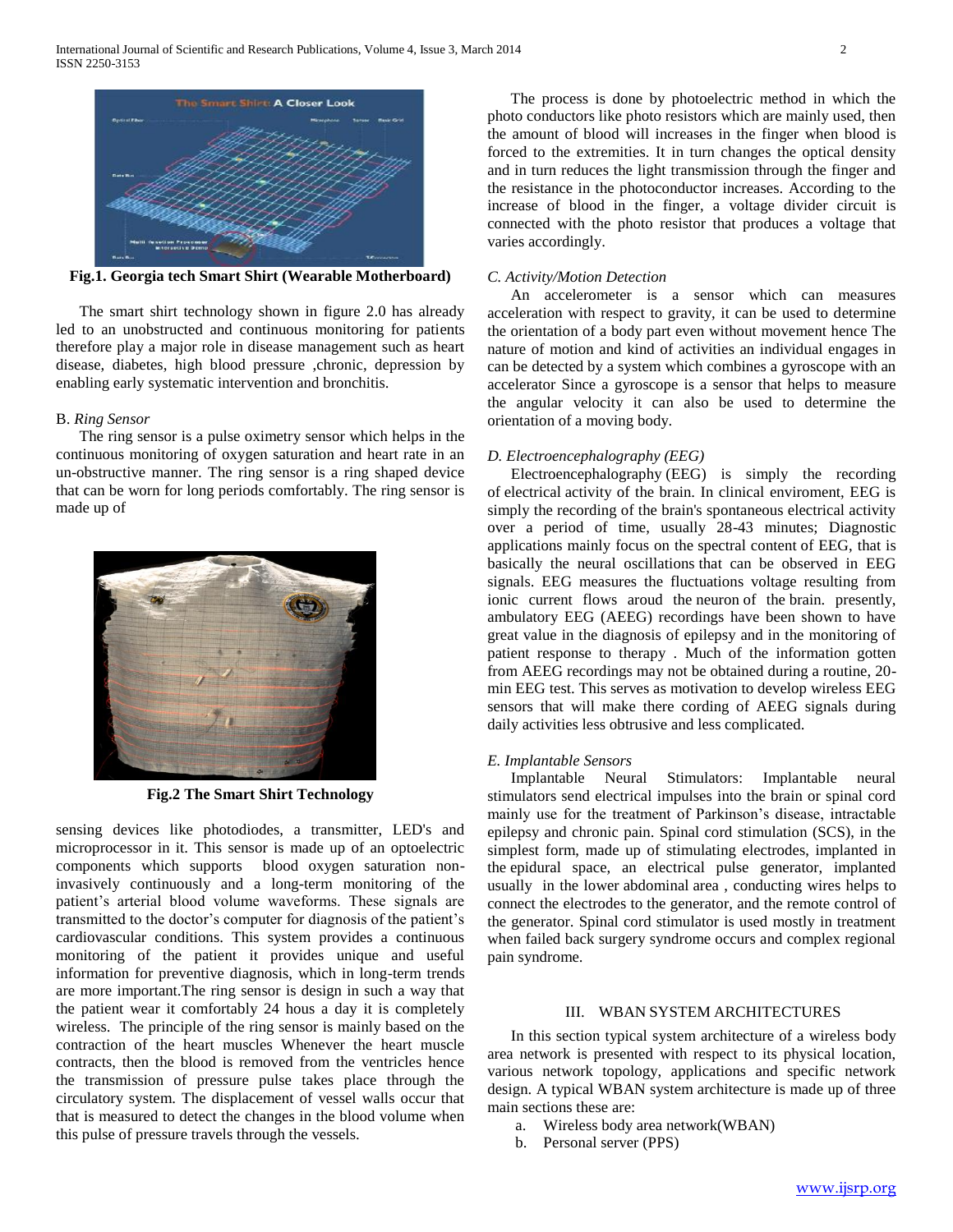c. Medical sever for health monitoring system(MSHM)



**Fig.3 WBAN Architecture**

in this section wearable sensors are being attached to the patent body this sensor will sense the necessary changes in health of the patient such ECG sensor, blood pressure sensor etc and providing a constant feedback to the healthcare monitoring system. the following are the most common main parts of the medical sensors.

# A. *Radio trans-receiver*

 A radio trans-receiver helps to transmit and receive sensed physiological data and it allso helps in communications between various nodes wirelessly

# B. *Memory*

 Helps to temporarly store the data that have sensed by the medical sensor.

# C*. Micontroller/microproccessor*

 Used to control the functionality of the component in the sensor node and also used local data processing

# D.*sensor*

 A sensor is the main chip which is used to sensed the physiological changes in the patient body and convert it into and electrical signals.

## E. *Power supply*

 Power supply happens to be a major factor in the medical sensor since it can easily affect the portability of the medical sensor. in the medical sensor batteries are normally used, this batteries can last up to several months even though a single sensor can sense and process many physiological signals at a time. a single battery power supply can power many sensors at a time such the electro- myogram(EMG) which is used for muscles monitoring activities, an electro cardio sensor (EKG) can also be used at the same time for monitoring the heart activities etc. This various sensors interacts with each other with the help of a local radio frequency while Zig-Bee can be used as the main communication protocol to communicate with the sever. in some cases a medical super sensor (MSS) is used to collect multiple samples of the sensed data from various body sensors and this reduces the amount of data that is to be transmitted by the BSNs because the Medical Super Sensors (MSS) helps to filter out all the redundant data. this in turn helps to improve the overall bandwidth utilization as well as a reduction in the power consumption of the BSs

# F. *Personal server*

 In this section the personal server uses a communication protocol with Zig-Bee to interfaces the WBAN nodes the setup is implemented on an Intelligent Personal Digital Assistant (IPDA). This keeps the authentication information of the patient and is configured with the medical server IP address in order to connect the medical services. It collects physiological vital signals from WBAN, when there is a sudden clinical change in the current patient health condition like changes in oxygen saturation, cardiovascular signals etc the transmission of critical data will be prioritizes and finally it processes it and forward it to the medical server. Moreover, the IPDA can perform the task of analyzing the physiological data intelligently and can also do a local reasoning to determine user's health status and provide feedback through a user friendly and interactive graphical user interface based on data received from MSS. A 3G communication protocol and other long range communications protocols such as GPRS and WWAN is used to connect personal server and the third tier together. In order to improve the overall quality of service for data transmission using IPDA, in terms of latency, band-width and power consumption a separated service based on two systems are showed. They are Data Compression and Priority Scheduling. In this method only the critical vital signs will transmit first while less critical signs are stored and transmit later this helps to reduces energy consumed by the IPDA during transmission.

# G. *Medical Server for Healthcare Monitoring (*MSHM).

 The Medical Server for Healthcare Monitoring (MSHM) receives data from the personal server, it is the backbone of the entire architecture. It is situated at a health care centers where medical services are provided like a clinic, hospital etc. MSHM keeps an electronic medical records (EMRs) of registered patients, which can be accessible by different medical staff in the medical center, this includes specialists, doctors and general practitioners from their offices in the medical center through the internet. MSHM is responsible for accepting data from various personal server, format the data and insert the received data into its EMRs and analyzing the data patterns. If the received data is out of range that is if there is a deviation from the normal threshold or an indication of a serious health anomalies condition, medical staff and doctors in the emergency unit can be notified to take necessary actions. if the patient is in an isolated area ,which is far away from the doctor and medical staffs a specialist doctor can observe the physiological data of the patient diagnose it, prescribe the necessary treatment and drugs for the patient. This information will sent back to the doctor in the isolated hospital through the internet. Moreover The MSHM also provides instructions to the patient, such as prescribed medications, exercises etc.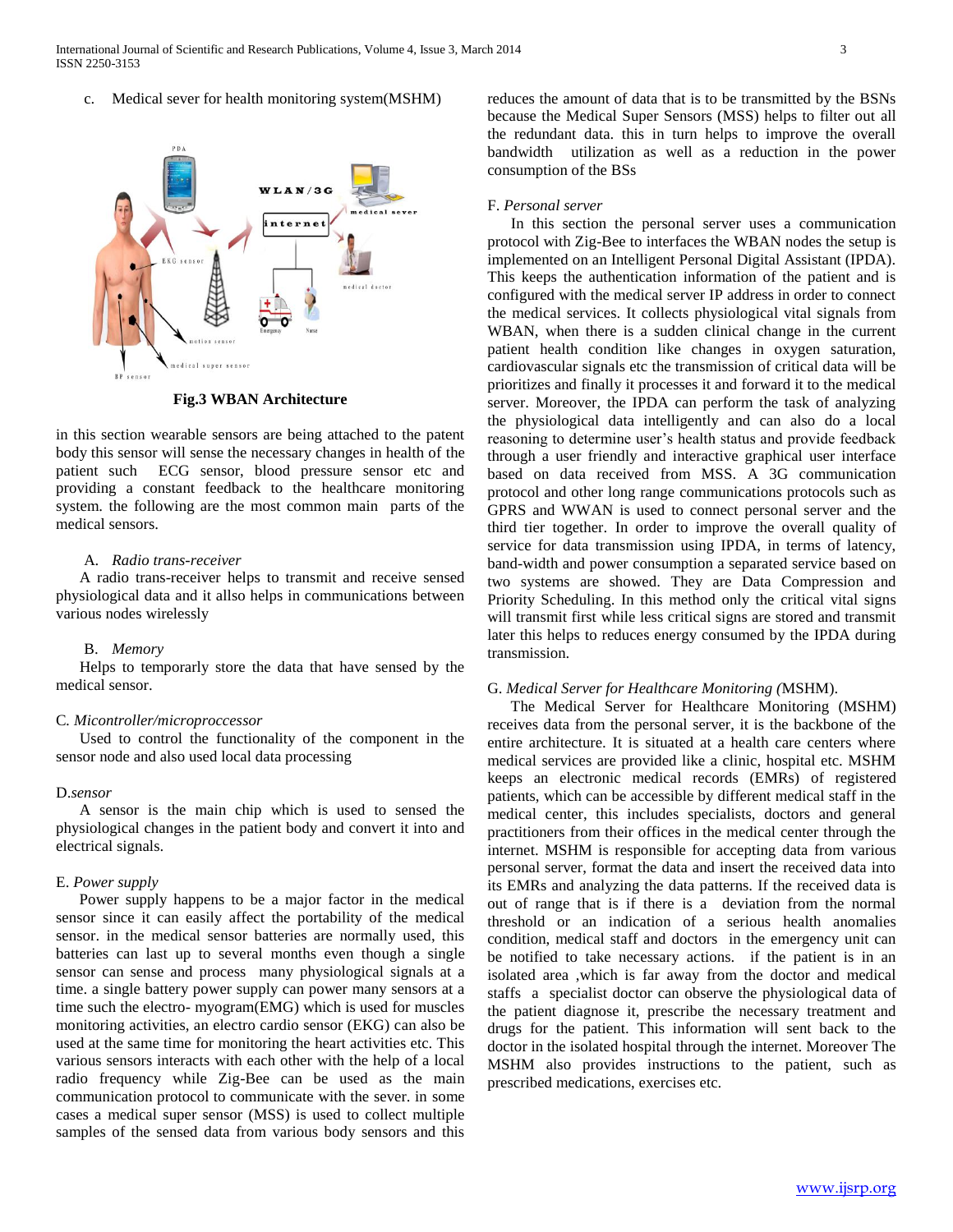International Journal of Scientific and Research Publications, Volume 4, Issue 3, March 2014 4 ISSN 2250-3153

# IV. WBANS NETWORK DESIGN ISSUES

 Data transmission reliability and latency are very important in any WBAN which cololect non-critical and critical data from the various part of the human body. The reliability and latency of a WBAN will mainly depend on the design of the Medium Access Control layer and it physical design. The MAC layer helps to determine the network efficiency and utilization issues which mainly determine a system and operating costs of a WBAN. the design of the MAC layer also helps to determine the power consumption of a WBAN which is an important design issue. The physical layer also determines the reliability of the WBAN simultaneously.

# A. Power efficiency

 Power management is always an important operational issue in any design especially in WBAN. the power management in WBAN can be optimize by the PHY (physical) and the MAC (medium access control) layer processes. MAC layer introduces a much higher level of power saving by using several techniques such as packet transmission scheduling and channel access techniques it implements the use an intelligent signaling techniques and an optimal packet structure. By selecting appropriate modulation and coding techniques the PHY layer can increase the probability of successful transmissions. End to end packet delays and the power budget of a WBAN node can be reduce through a higher packet transmission probability.

## B. Reliability

 The reliability of WABN is directly proportional to the packet transmission delay and the packet loss probability. The probability of the packet loss is influence by the Bit Error Rate (BIR) of the MAC layer transmission procedures and that of the channel. by using an adaptive modulation and coding techniques which suites the channel conditions in which the transmission takes place the PHY layer of a WBAN can reduce the effective bit error rate of a transmission link. However the effective bit error rate can be reduce by implementing a forwards correcting error (EFR) technique. The use of this technique requires transmission of additional redundant bits which could increase the power budget of the WBAN node due to the transmission of extra bits. The situation of a network can also affect the can also affect the reliability and power budget of a WBAN. in order to transmit packets successfully when the interference and noise floor of a network is high a node needs to transmit at a very high transmitting power level.

## *C. Scalability*

 Scalability is very essential for a patient monitoring system such as WBAN because it is quiet often necessary to change the number of nodes and collect different physiological data from the patient body. when a WBAN is scalable it is easy for healthcare staffs to add or remove some nodes without affecting the entire WBAN operation. Since the PHY layers are fixed the scalability of WBAN is largely dependent on MAC layer this MAC layer plays a vital role in maintaining reliability under variable transmission and traffic conditions MAC layer also helps to maintain a good quality of service.

# V. VARIOUS APPROACHES TO ROUTING IN WBAN

 Frequent network partitioning due to postural mobility of the on-body sensors, , low transmission power of the sensors, high propagation loss across the human body and low reliability of end-to-end path from source to sink are the principal characteristics of a Wireless Body Area Network (WBAN) that make design of a routing protocol necessary. [1] Studied the Link layer behavior of WBANs at 2.4 GHz and observed the following:

 (i) Environments do have an impact on PDR. In a lab setting more than 70% of links have PDR 90% or more; while in an open setting (on the roof) about 50% of links have 90% or more PDR.

 (ii) Increasing transmission power at regions with low multipath increases PDR even more.

 (iii) Average packet delivery ratio (PDR) increases with increase in transmission power.

 The authors also found that channel symmetry is better in environments having more reflective surfaces (more multipath). Conventionally, there are mainly two approaches to routing in BANs. One approach is to design a routing layer on top of the MAC layer, where link qualities are measured based on selected parameters and taken into path computation the other is to implement the routing functions with the MAC layer, with a cross-layer approach.

 The first approach has been investigated in [9] where the authors have proposed a probabilistic packet routing protocol, Probabilistic Routing with Postural Link Cost (PRPLC),using a stochastic link cost. The topology is being developed in the laboratory with on body sensor nodes using about 900 MHz Mica2Dot Motes operating in TinyOS. The motes consist of MTS 510 sensor cards from Crossbow Technologies and Chipcon's Smart RF CC1000 radio chips. The radio chips' transmission powers are decreased to set the range of transmission between 0.3 to 0.6 meters. The proposed protocol is based on postural link cost formulation using a time-varying cost, formulated for each link based on the area in the connectivity patterns of the links. The protocol uses postural link costs to compute probabilistic forwarding of data packets. The second approach has been studied and proposed in [3] Have proposed a cross-layer CICADA protocol that sets up a spanning tree and uses time slots for controlling each node's transmission and reception cycles. Each node tells its children about their turns for sending thier data. Data transfer takes place in a sequence of cycles: a data cycle and a control cycle. In the control cycle all nodes are informed about the order in of transmission. When all nodes receive their control schemes, that data cycle starts. In the data cycle each data scheme has two parts: a data period, and a waiting period. The data period also provides a contention slot to allow nodes to join the tree. This can provide mobility support for the network which helps nodes to get disconnected due to postural mobility also. The authors have also discussed the energy efficiency of the algorithm, which depends on the network topology. As the nodes have to spend time on idle listening and overhearing during the control cycle, depth of the tree plays a significant role in controlling the energy efficiency of the protocol.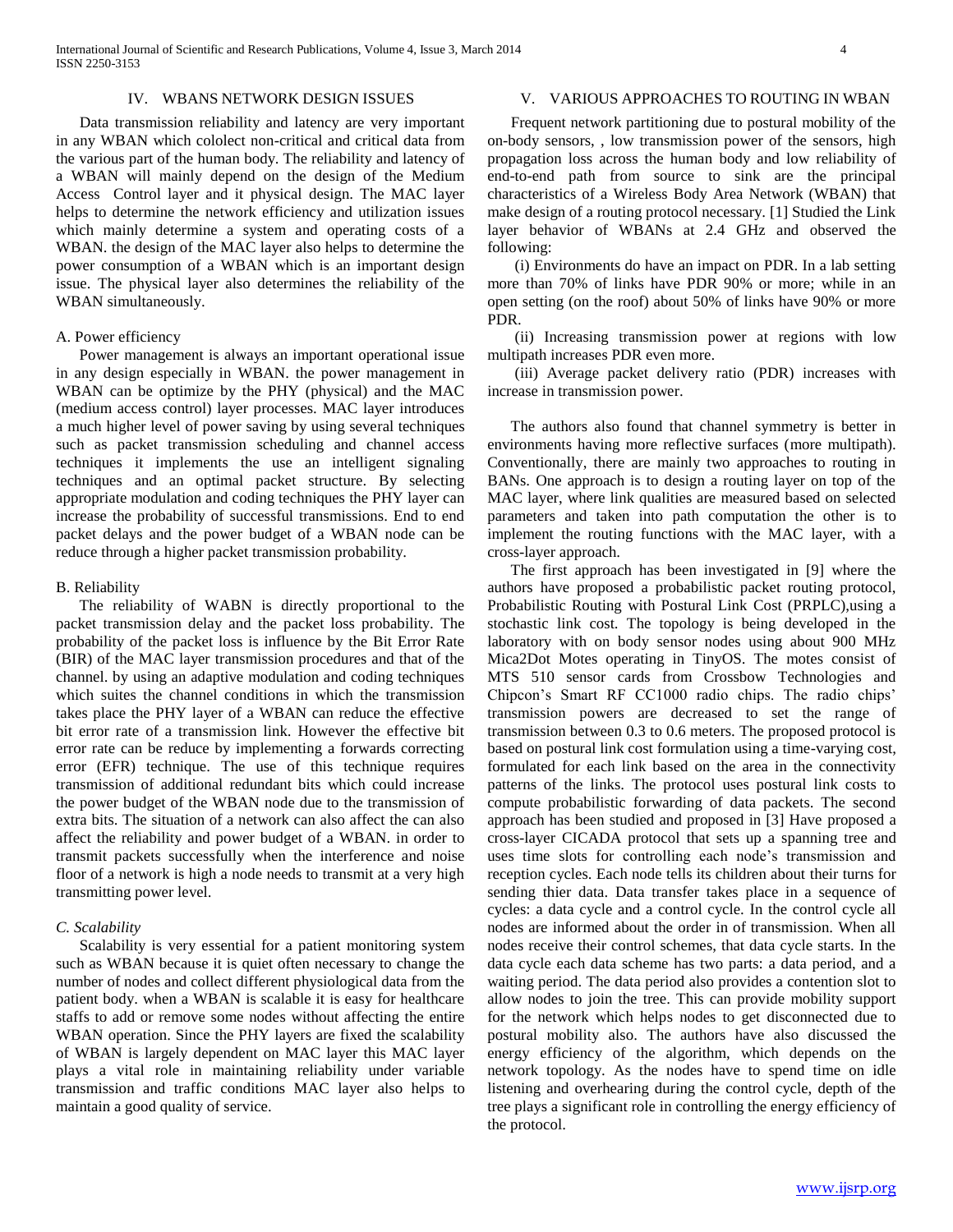International Journal of Scientific and Research Publications, Volume 4, Issue 3, March 2014 5 ISSN 2250-3153

# VI. SECURITY PROTOCOLS OF WBAN

 The WBAN and it infrastructure must implement a guarantee security operations with data integrity, confidentiality and privacy of the patients medical data. In addressing privacy issues in WBAN it must be ensured that the Health Insurance Portability and Accountability Act of 1996 (HIPAA) 1996 is observed.

 Confidentiality: the network should be able to guarantee the secrecy of message exchange among nodes.

 Data Integrity**:** it is needed to prevent the altering of data traversing the communication paths between nodes, and also to prevent replay attacks.

 Privacy: The patients' data should not be disclosed to unauthorized entities. Medical information is one of the most sensitive forms of personal data.

 Availability: Since this network carries highly sensitive, important and potentially life-saving information, it is of utmost importance that the network resources are available at all times.

Authentication: This is necessary to enable the WBAN to validate network nodes and thus prevent network compromise and/or node impersonation.

 The below list shows the various emerging security approaches in WBANs.

# A*. IEEE 802.15.4 Security*

 Several security suites can be implemented under the IEEE 802.15.4. the security suite modes is classified mainly into two basic modes: the secured mode and unsecured mode. In the unsecure mode no security suite has been selected. The standard defines 8 distinct security suites .The first is the Null suite that provides no security at all. While the others can be further classified based on the various security properties they provide.The IEEE 802.15.4 Security Suites is given below:

| <b>Name</b>      | <b>Description</b>                                                                                       |
|------------------|----------------------------------------------------------------------------------------------------------|
| Null             | No security                                                                                              |
| AES-CTR          | Encryption only. This provides<br>access control, data encryption,<br>and optional sequential freshness. |
| $AES-$           | Authentication only allowing                                                                             |
| CBCMAC-128       | flexibility by the selection of                                                                          |
| AES-BCMAC-<br>64 | different MAC lengths: 32, 64,<br>$128$ bits.                                                            |
| AES-BCMAC-       |                                                                                                          |
| 32               |                                                                                                          |
|                  |                                                                                                          |
| AES-CCM-128      | This provides authentication and                                                                         |
| AES-CCM-64       | encryption allowing flexibility by                                                                       |
| AES-CCM-32       | the                                                                                                      |
|                  | selection of different MAC                                                                               |
|                  | lengths:                                                                                                 |
|                  | 32, 64, 128 bits                                                                                         |

#### **Table.1. IEEE 802.15.4 Security Suites**

# *C. Hardware Encryption*

 Hardware encryption is been implemented in a WBAN with off-the-shelf ZigBee platform but Not all the sensor node hardware have hardware encryption support. Hardware encryption can be implemented utilizing the ChipCon 2420 ZigBee compliant RF Transceiver. The CC2420 is able to execute IEEE 802.15.4 operations with AES encryption using 128-bit keys for security. These security operations consist of the counter (CTR) mode encryption and decryption, CCM encryption plus authentication and CBC-MAC authentication.

## *D. Tiny Sec*

 Tiny Sec is very popular in the wireless sensor community and has even been implemented on a variety of custom hardware. It is a software based security architecture that implements linklayer encryption. It is a component of the official Tiny OS release. Tiny Sec encrypts the data packet with a group key common to the sensor nodes and computes a message authentication code (MAC) for the entire packet including the header. This group key is shared network-wide and manually programmed into the nodes prior to deployment. This networkwide key presents a single point of vulnerability. Tiny Sec does not protect against node capture.

# *E. ZigBee Security Services*

 ZigBee defines a new standard for ultra-low power wireless communication.The ZigBee network layer (NWK) is designed to operate on top of the IEEE 802.15.4 defined PHY and MAC layers. The ZigBee standard defines extra security services including processes for key exchange and authentication. ZigBee standard specifies a "Trust Center". which performs it functions by the ZigBee coordinator. The Zigbee coordinator is responsible for joining the network and the distribution of keys.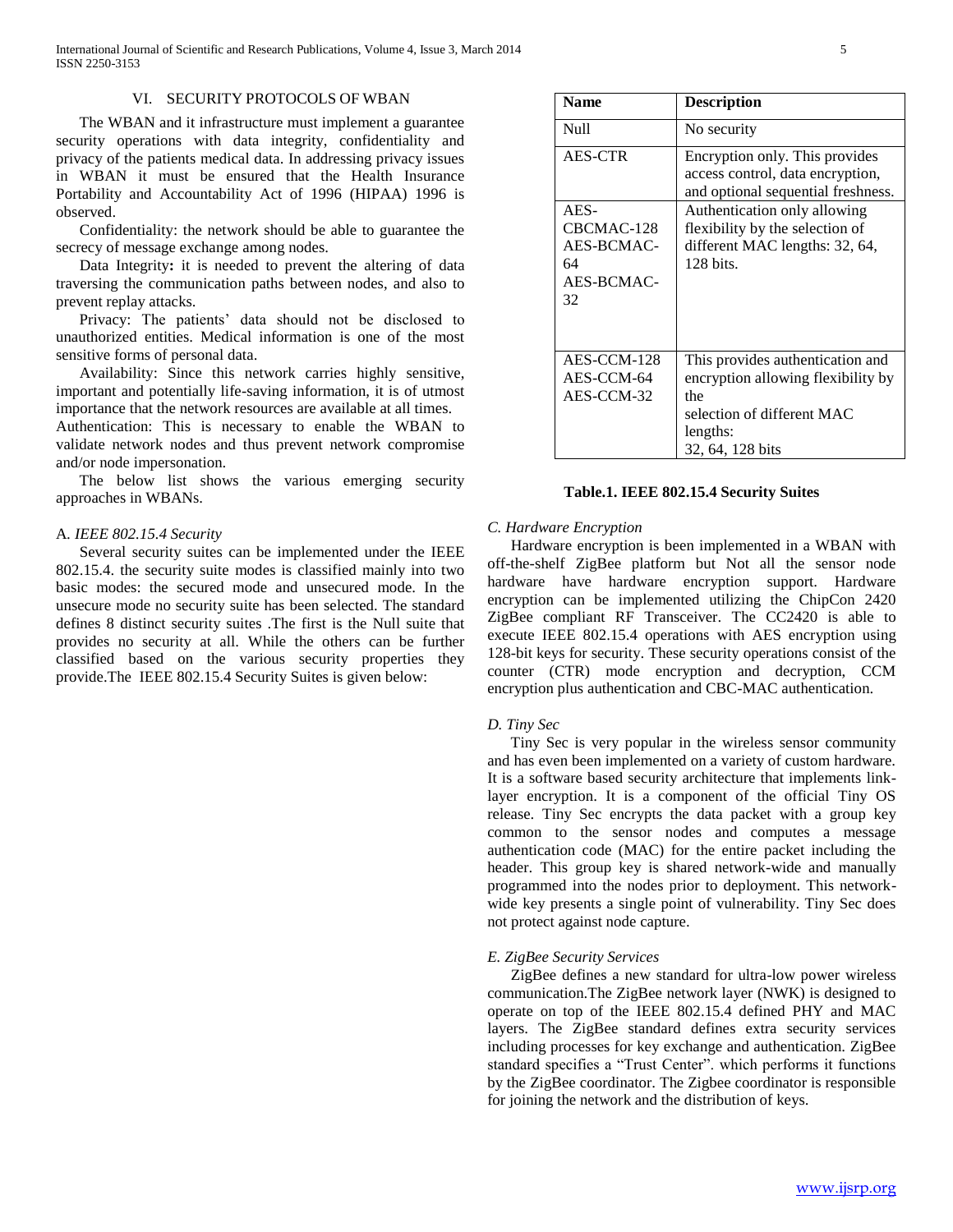International Journal of Scientific and Research Publications, Volume 4, Issue 3, March 2014 6 ISSN 2250-3153

# *F. Biometrics*

 Biometrics presents itself as a useful mechanism to use in the key establishment and Authentication of body sensor nodes .This processes uses measurement of physiological Characteristics of the body itself as a parameter in a symmetric key management system. The necessary characteristics for a useful biometric physiological value are presented below:

- Invulnerable: difficult to compromise
- Acceptable: adoption by the public
- Time variance: changes over time
- Effective: able to implement a relatively secure biometric system within the constraints of processing, computing and power of the body sensor nodes
- Random: difficult to guess
- Collectable: easily measured and collected
- Universal: possessed by most patients
- Distinctive: sufficiently different in any two patients

## *G. Elliptic Curve Cryptography*

 Elliptic curve cryptography (ECC) presents itself as a viable option for public key cryptography in wireless sensor networks. The main reason for this is its small key size and compact signatures and its comparatively fast computation. Even though ECC has been successfully implemented in several variations it is still not a top choice for WBAN. This is mainly because of its energy requirements which are still significantly higher than symmetric systems. Because of this, many have proposed that ECC be implemented only for infrequent and security-sensitive operations such as key establishment during the initial setup of the network or code updates.

## VII. FUTURE SCOPE AND CONCLUSION

 Although wireless technology in the field of healthcare and medical applications is still nascent Wireless Body Area Network (WBAN) holds the promise to become a key infrastructure element in remotely supervised, home-based patient rehabilitation. As it has the potential to provide better and less expensive healthcare services and provides much benefit to patients, health care staffs, and the society. Already commercial products are being developed by several companies to solve wide range of health care problems. WBAN provides a continuous monitoring of the patient health it will improve the quality of life as it will allow patients to engage in normal activities of daily life, rather than staying at home or close to specialized medical services like hospital clinics etc. Some of the future applications of WBAN include Context-Sensitive Medicine, Patient Homecare and a Pre hospital Mobile Database for Emergency Medical Services.

#### **REFERENCES**

- [1] A. Natarajan, et al., "Link Layer Behavior of Body Area Networks at 2.4 GHz," in the 15th Annual International Conference on Mobile Computing and Networking(MobiCom '09), Beijing, China, 2009, pp. 241-252.
- [2] A. Natarajan, et al., "Investigating Network Architecture for Body Sensor Networks," in the 1st ACM SIGMOBILE International Workshop on Systems and Networking Support for Healthcare and Assisted Living Environments, San Juan, Puerto Rico, USA, 2007, pp. 19-24.
- [3] B. Braem, et al., "The Wireless Autonomous Spanning Tree Protocol for Multihop Wireless Body Area Networks," in 3rd Annual International Conference on Mobile and Ubiquitous Systems Workshops, San Jose, CA, USA, 2006, pp. 1-8.
- [4] B. Latré, et al., "A Low Delay Protocol for Multihop Wireless Body Area Networks," in the 2007 Fourth Annual International Conference on Mobile and Ubiquitous Systems: Networking&Services (MobiQuitous), 2007, pp. 1-8.
- [5] D. Singelée, et al., "A Secure Low Delay Protocol for Multi-hop Wireless Body Area Networks," in Ad-hoc, Mobile and Wireless Networks. vol. 5198/2008, ed Berlin: Springer Berlin / Heidelberg, 2008, pp. 94-107.
- [6] Wearable Sensors for Remote Healthcare Monitoring System Narendra Kumar, Alok Aggrawal and Nidhi Gupta C.M.J. University, Shillong JIIT, NOIDA2
- [7] Troyk, P.; Schwan, M. Closed-loop class E transcutaneous power and data link for microimplants. IEEE Trans. Biomed. Eng. 1992, 39, 589-599.
- [8] Mohseni, P.; Najafi, K.; Eliades, S.; Wang, X. Wireless multichannel biopotential recording using an integrated FM telemetry circuit. IEEE Trans. Neural Syst. Rehabil. Eng. 2005, 13, 263-271.
- [9] Quwaider, M.; Biswas, S. Body posture identification using hidden Markov model with a wearable sensor network. In Proceedings of the ICST 3rd International Conference on Body Area Networks, Tempe, AZ, USA, March 2008; pp. 1-8
- [10] Mark, A.H.; Harry, C.P., Jr.; Adam, T.B.; Kyle, R.; Benton, H.C.; James, H.A.; John, L. Body Area Sensor Networks: Challenges and Opportunities; IEEE Computer Society: Atlantic City, NJ, USA, 2009; pp. 58-65.
- [11] B. Lo and G. Z. Yang, "Key Technical Challenges and Current Implementations of Body Sensor Networks,"2005.http://ubimon.doc.ic.ac.uk/bsn/public/bsn-2005-Benlo.pdf
- [12] M. Seyyed, et al., "Fuzzy Logic Expert Systems in Hos-pital: A Foundation View," Journal of Applied Sciences, Vol. 11, No. 12, 2011, pp. 2106-2110.
- [13] K. W. Goh, J. Lavanya, Y. Kim, E. K. Tan, and C. B. Soh, "A PDAbased ECG Beat Detector for Home Cardiac Care," in IEEE Engineering in Medicine and Biology Society, Shanghai, China, 2005, pp. 375-378.
- [14] H.-T. Chu, C.-C. Huang, Z.-H. Lian, and T. J. P. Tsai, "A Ubiquitous Warning System for Asthma Inducement," in IEEE International Conference on Sensor networks, Ubiquitous and Thrustworthy Computing, Taichung, Taiwan, 2006, pp. 186-191.
- [15] J.-L. Lin, H. C. Liu, Y.-T. Tai, H.-S. Wu, S.-J. Hsu, F.-S. Jaw and Y.-Y. Chen, "The Development of Wireless Sensor Network for ECG Monitoring," in 28th Annual International Conference of the IEEE, Engineering in Medicine and Biology Society, New York, NY, USA, 2006, pp. 3513-3516.
- [16] S. A. Taylor and H. Sharif, "Wearable Patient Monitoring Application (ECG) using Wireless Sensor Networks," in 28th Annual International Conference on the IEEE Engineering in Medicine and Biology Society, New York, NY, USA, 2006, pp. 5977-5980.
- [17] J. Kolbe, W. Fergursson, and J. Garret, "Rapid Onset Asthma: a Severe but Uncommon Manifestation," Thorax, vol. 53, pp. 241- 247, April April 1998.
- [18] K. Lorincz, D. J. Malan, T. R. F. Fulford-Jones, A. Nawoj, A. Clavel, V. Shnayder, G. Mainland, M. Welsh, and S. Moulton, "Sensor Networks for Emergency Response," IEEE Pervasive Computing, vol. 3, pp. 16-23, October-December 2004 2004.
- [19] E. Jovanov, A. O. D. Lords, D. Raskovic, P. G. Cox, R. Adhami, and F. Andrasik, "Stress Monitoring Using a Distributed Wireless Intelligent Sensor System," IEEE Engineering in Medicine and Biology Magazine, pp. 49-55, 2003
- [20] Jamil.Y.Khan and Mehmet R. Yuce"wireless body area network (WBAN) for medical applications" School of electrical engineering and computer science the university of Newcastle Australia.

#### **AUTHORS**

**First Author** – Emmanuel Davies, Department of Electronics and Communication Engineering, Saveetha School of Engineering, Saveetha University, Chennai, India. emmauel94@yahoo.in